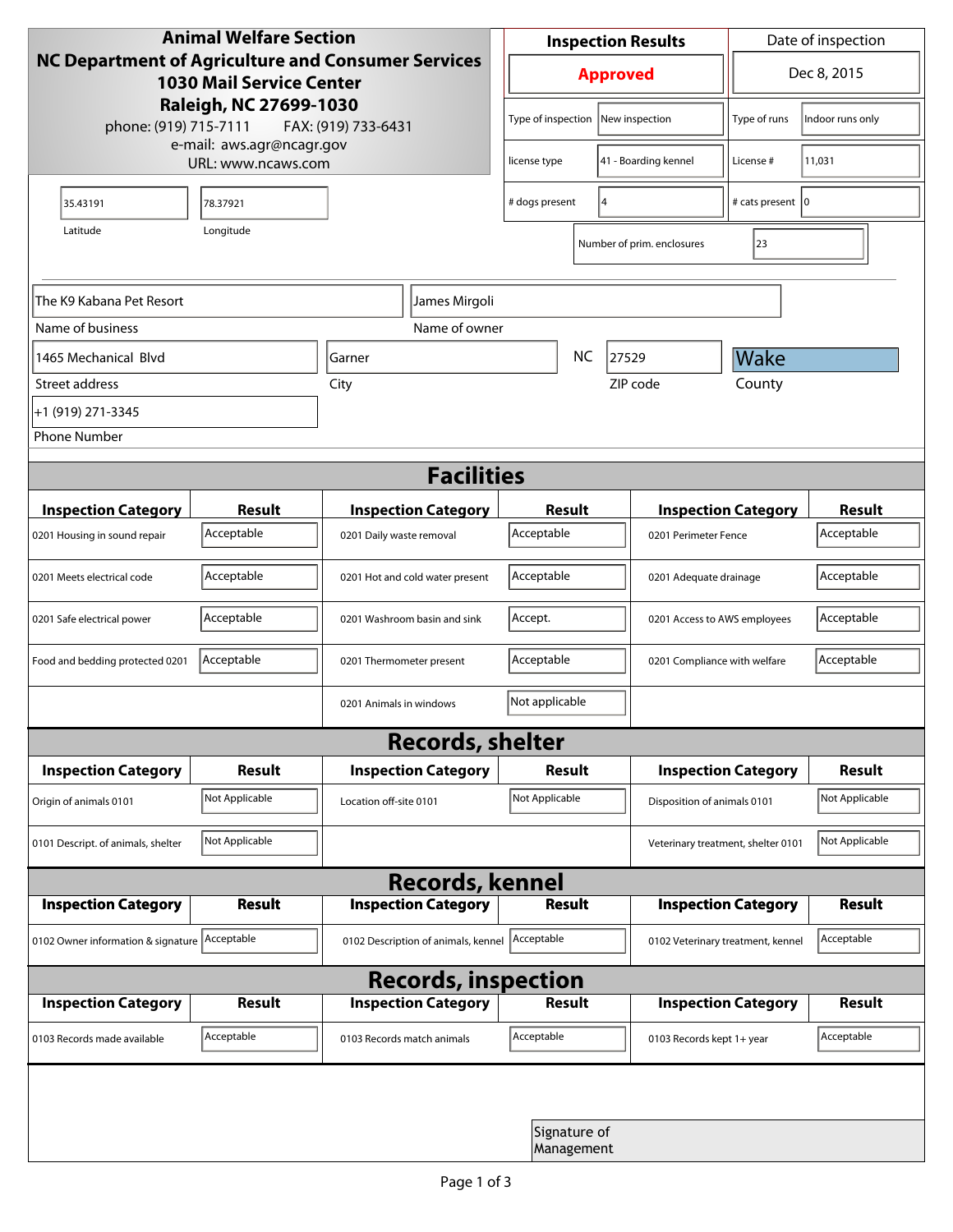| <b>Animal Welfare Section, NCDA&amp;CS</b>                  |                |                                    | Date of inspection<br><b>Inspection Results</b> |                                     |                            |                |  |  |  |
|-------------------------------------------------------------|----------------|------------------------------------|-------------------------------------------------|-------------------------------------|----------------------------|----------------|--|--|--|
| Inspection Report, continued                                |                |                                    | <b>Approved</b>                                 |                                     | Dec 8, 2015                |                |  |  |  |
|                                                             |                |                                    |                                                 |                                     |                            | <b>NC</b>      |  |  |  |
| The K9 Kabana Pet Resort                                    |                | James Mirgoli                      |                                                 | Garner                              |                            |                |  |  |  |
| <b>Indoor facilities</b>                                    |                |                                    |                                                 |                                     |                            |                |  |  |  |
| <b>Inspection Category</b>                                  | Result         | <b>Inspection Category</b>         | Result                                          | <b>Inspection Category</b>          |                            | <b>Result</b>  |  |  |  |
| 0202 Ambient temperature, indoor                            | Acceptable     | 0202 Ventilation, indoor           | Acceptable                                      | Acceptable<br>0202 Lighting, indoor |                            |                |  |  |  |
| 0202 Imperv./Sanitary surf., indoor                         | Not Acceptable | 0202 Drainage, indoor              | Acceptable                                      |                                     |                            |                |  |  |  |
| <b>Outdoor facilities</b>                                   |                |                                    |                                                 |                                     |                            |                |  |  |  |
| <b>Inspection Category</b>                                  | <b>Result</b>  | <b>Inspection Category</b>         | Result                                          |                                     | <b>Inspection Category</b> | <b>Result</b>  |  |  |  |
| 0203 Impervious surfaces, outdoor                           | Not Applicable | 0203 Housing, 1 per animal         | Not Applicable                                  | 0203 Protection from elements       |                            | Not Applicable |  |  |  |
| 0203 Owner advised, outdoor                                 | Not Applicable | 0203 Drainage, outdoor             | Not Applicable                                  |                                     |                            |                |  |  |  |
| <b>Primary enclosures</b>                                   |                |                                    |                                                 |                                     |                            |                |  |  |  |
| <b>Inspection Category</b>                                  | Result         | <b>Inspection Category</b>         | Result                                          |                                     | <b>Inspection Category</b> | <b>Result</b>  |  |  |  |
| 0204 Drainage prev. cross contam.                           | Not Acceptable | 0204 Fence height >= 5 feet        | Acceptable                                      | 0204 1:10 ratio, person: human      |                            | Not Applicable |  |  |  |
| 0204 Surf. impervious to moisture                           | Acceptable     | 0204 Enclosure is escape proof     | Acceptable                                      | 0204 Cats, $>=$ 4 sq. ft. / adult   |                            | Not Applicable |  |  |  |
| 0204 Prevent contact with wood                              | Acceptable     | 0204 Solid resting surface         | Acceptable                                      | 0204 Cats, $<= 12$ / enclosure      |                            | Not Applicable |  |  |  |
| 0204 Enclosures in sound repair                             | Acceptable     | 0204 Cats, raised resting surface  | Not Applicable                                  | 0204 Cats, 1 litter pan / 3 adults  |                            | Not Applicable |  |  |  |
| 0204 Size of enclosure                                      | Acceptable     | 0204 Dogs, supervision if > 4      | Acceptable                                      |                                     |                            |                |  |  |  |
| <b>Feeding</b>                                              |                |                                    |                                                 |                                     |                            |                |  |  |  |
| <b>Inspection Category</b>                                  | <b>Result</b>  | <b>Inspection Category</b>         | <b>Result</b>                                   |                                     | <b>Inspection Category</b> | <b>Result</b>  |  |  |  |
| 0205 Feeding, 1x / day, adult                               | Acceptable     | 0205 Feeding, 1 bowl / adult       | Acceptable                                      | 0205 Feeding, commercial food       |                            | Acceptable     |  |  |  |
| 0205 Feeding, bowl in good repair                           | Acceptable     | 0205 Feeding, quality food         | Acceptable                                      | 0205 Feeding, bowl is protected     |                            | Acceptable     |  |  |  |
| 0205 Feeding, 2x / day, young                               | Acceptable     |                                    |                                                 |                                     |                            |                |  |  |  |
| <b>Watering</b>                                             |                |                                    |                                                 |                                     |                            |                |  |  |  |
| <b>Inspection Category</b>                                  | <b>Result</b>  | <b>Inspection Category</b>         | Result                                          |                                     |                            |                |  |  |  |
| 0206 Watering, continuous access                            | Acceptable     | 0206 Watering, bowl in good repair | Acceptable                                      |                                     |                            |                |  |  |  |
| <b>Sanitation/Employees/Classification &amp; Separation</b> |                |                                    |                                                 |                                     |                            |                |  |  |  |
| <b>Inspection Category</b>                                  | <b>Result</b>  | <b>Inspection Category</b>         | Result                                          |                                     | <b>Inspection Category</b> | <b>Result</b>  |  |  |  |
| 0207 Waste removal 2x / day                                 | Acceptable     | 0207 Grounds overgrown             | Acceptable                                      | 0207 Young given social interact.   |                            | Not Applicable |  |  |  |
| 0207 Animals removed while clean                            | Acceptable     | 0207 Pest Control                  | Acceptable                                      | 0207 Species separated              |                            | Acceptable     |  |  |  |
|                                                             |                |                                    | Signature of<br>Management                      |                                     |                            |                |  |  |  |